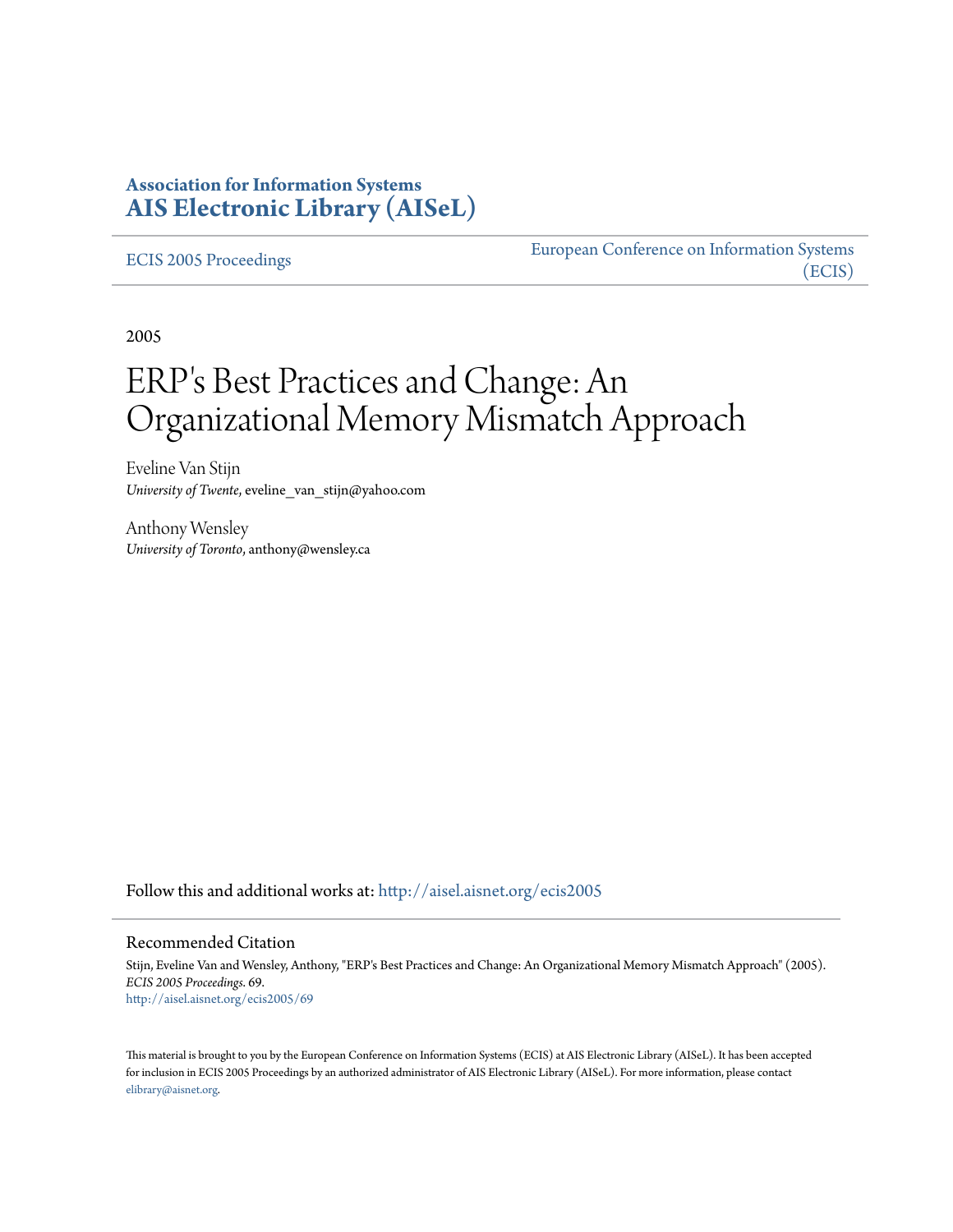# ERP'S BEST PRACTICES AND CHANGE: AN ORGANIZATIONAL MEMORY MISMATCH APPROACH

Van Stijn, Eveline, School of Business, Public Administration & Technology, University of Twente, P.O. Box 217, 7500 AE Enschede, Netherlands, eveline\_van\_stijn@yahoo.com

Wensley, Anthony, J.L. Rotman School of Management, University of Toronto, 105 St. George Street, Toronto, Ontario, Canada M5S 3E6, anthony@wensley.ca

#### Abstract

*Enterprise Resource Planning (ERP) systems implementations undertaken all over the world have resulted and continue to result in significant organizational change. Organizations adopt ERP systems to benefit from the underpinning (allegedly) best practices, the suppliers' or sometimes consultants' "recipes" for conducting successful business. Such practices are said to lead to considerable improvements in the way the business performs, emphasizing the functioning and management of business processes. However, the implementation and use of best practices remains highly problematic! Here, we conceptualize ERP's best practices in terms of organizational routines, which are considered to be "repositories" of organizational memory. Memory mismatches are at the core of our (metaphorical) lens to surface understandings of what goes wrong and how people negotiate solutions, both during the implementation and, more importantly, the in-use phases of ERP systems. Looking from an organizational memory mismatch perspective provides us with interesting insights into the challenges and opportunities for implementing and managing change in this context, giving an appealing structure for reasoning about ERP's best practices. Illustrations from a case study of a Dutch SME are presented to enrich our account. The overall thrust of the paper is to identify a variety of concerns, intriguing questions and avenues for future research.* 

*Keywords: ERP best practices, organizational routines, change, organizational memory mismatches.*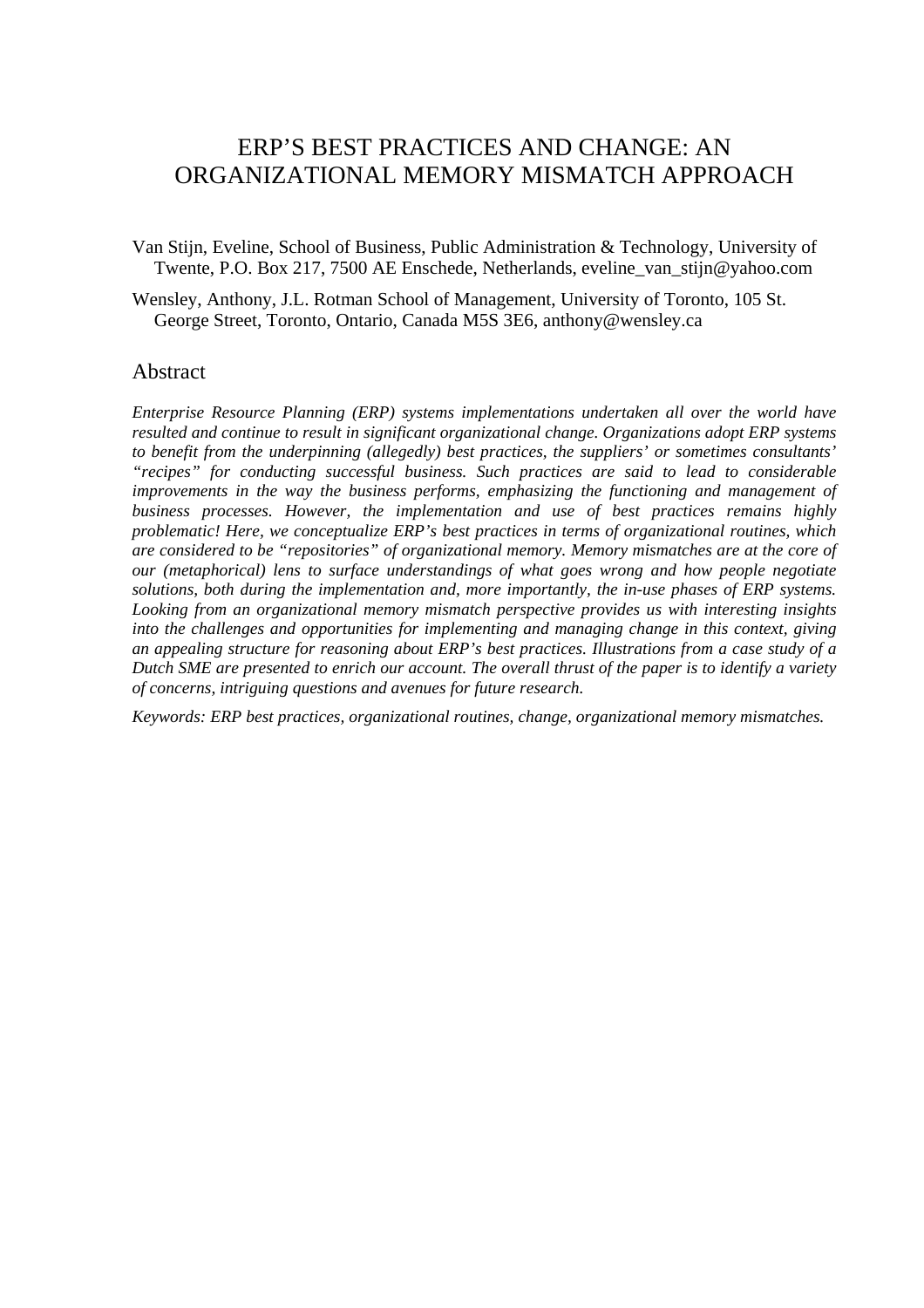### **1 INTRODUCTION**

Nowadays, some of the most pervasive and invasive information systems that are being implemented by and made use of in organizations are those referred to as Enterprise Resource Planning (ERP) systems. The launch of ERP systems have spawned a multi-billion dollar global supplier and consulting industry (Gosain, 2004, p. 407; Umble et al., 2003). Parallel, academic concern for ERP systems, in teaching and research, has been increasing (Van Stijn, 2002). By adopting a process orientation and consequently integrating business processes by means of pre-engineered packaged software applications, the stated goals of adopting ERP systems are to obtain organizational benefits such as lower inventory costs and shorter cycle times (Holsapple and Sena, 2005; Markus and Tanis, 2000). In addition, it is increasingly the case that organizations are seeking to embed much of their organizational knowledge in complex information systems such as ERP systems (Van Stijn and Wensley, 2001). Adopting this perspective, these systems are presented as more effective and efficient ways of representing the knowledge necessary to manage the contemporary organization (Davenport et al., 2004). Thus, they tend to impose a specific logic of doing business, which is particularly shaped by the "best practices" that ERP systems seek to bring with them (Kraemmerand et al., 2003; Wagner and Newell, 2005). However, actually implementing and using such best practices within the adopting organizations has turned out to be a major challenge!

In the rest of this paper, we set out to answer the question as to how an organizational memory mismatch approach can be used to look at the nature of the changes surrounding this adoption and use of ERP's best practices. Traditionally such changes have been widely discussed at an organizational, strategic, or institutional level (Markus and Tanis, 2000; Soh et al., 2003). When change is studied from an organizational learning or knowledge management perspective, the tendency is to look at aggregate levels such as culture and to treat the knowledge involved in a rather homogenous manner (Jones et al., 2004; Lee and Lee, 2000; Robey et al., 2002). Our starting point, however, lies primarily in the individual an social cognitive realm with a primary focus on memory contents which are treated as diverse and, potentially, conflicting. We are convinced that this perspective opens the way for raising a different set of interesting questions, suggesting new directions for research and practice. In this context 'organizational memory mismatches' are defined as disparities between organizational memory contents in the ERP best practice, the ERP system and related contents in other media, such as individuals' memories, and the structure and culture of the organization, i.e. they arise when different "stocks" of memories are in conflict with each other (Van Stijn and Wensley, 2001). Our concern is that relatively little attention has been paid to these mismatches both initially during implementation and, more importantly, as the organization and the ERP system evolve through use. It is our contention that organizational memory mismatches are important cues for identifying both challenges and opportunities for implementing and managing change.

The purpose of this paper is to discuss how our approach helps to conceptualize and raise a variety of interesting questions. We start by theorizing about ERP's best practices. The central idea that we adopt is that such best practices are best understood as, in essence, organizational routines, that are a location of organizational memory. We proceed by investigating the linkage between the implementation and use of such best practices and organizational memory mismatches. Then we briefly discuss workarounds in this context, before we draw our conclusions. Throughout our discussion we will primarily refer to the case of Electro (a pseudonym). With a labor force of approximately 100 employees, Electro is a Dutch SME that produces emergency lighting as well as printed circuit boards and Customer Specific Products. The annual revenue of Electro is approximately €13 million. Having succeeded his father, the current director had managed the company for about 3 years by 2002 (the starting date of our study). He had introduced some major changes in the organization. One of these changes involved the introduction of an ERP system that started in June 2000, with the system going live in December 2001. Our study of the introduction of Electro's ERP system took place in October 2002. After an initial interview with the chief of operations, all project documentation was made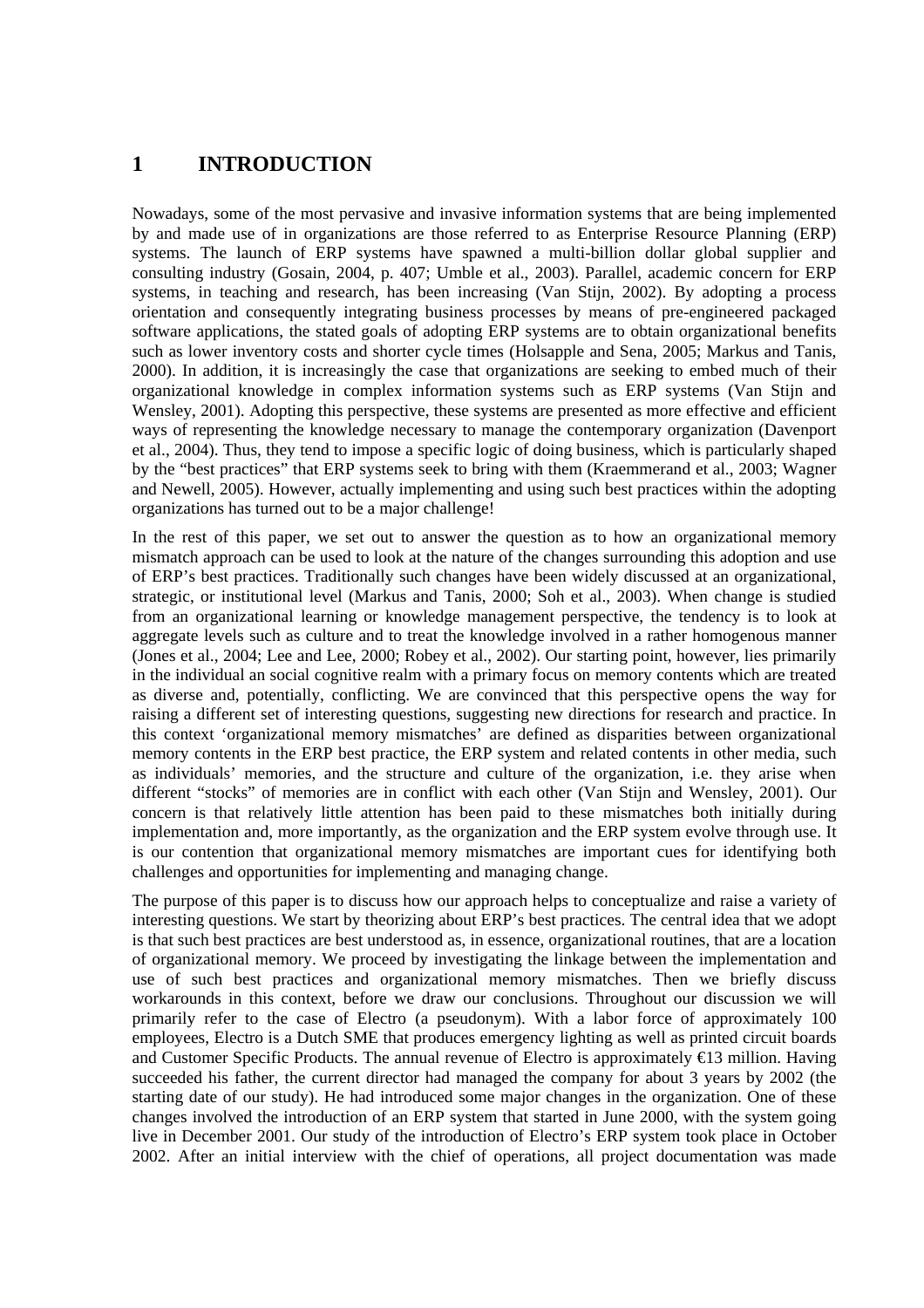available and arrangements were made for interviews with 10 of the 28 current users. The material used here has been translated from Dutch by one of the authors. Electro's case provides for the embedding of our work in and its linkage to practice, enriching our conceptual enquiry.

#### **2 THEORIZING ABOUT ERP'S BEST PRACTICES**

A key premise underlying ERP systems is that they embody best practices in their reference models (Kumar and Van Hillegersberg, 2000). "Reference models supposedly reflect preferred business models including underlying data and process models as well as organizational structures (Kumar and Van Hillegersberg, 2000, p. 25)." Reference models are process models that are available from third parties; for example, suppliers like SAP or ERP consultants. In this context, process models may be understood in a broad sense as including function, data, and organization models (Scheer, 1998). While the software underlying these systems can typically be configured to accommodate different business processes, the vendors of the software (e.g., SAP, Oracle and previously Baan and PeopleSoft) typically provide configurations that reflect blueprints for "best practice" processes. Vendors argue that the adoption of these best practices makes the configuring of the software less costly and brings about improvement in the organization's processes. Consequently, organizations and their members often experience pressure to conform to these best practices (Gosain, 2004). In her discussion of knowing-in-practice, Orlikowski (2002) articulates why she finds the notion of "best practices" quite a problematic one. "When practices are defined as the situated recurrent activities of human agents, they cannot simply be spread around as if they were fixed and static objects. Rather, competence generation may be seen to be a process of developing people's capacity to enact what we may term "useful practices"- with usefulness seen to be a necessarily contextual and provisional aspect of situated organizational activity (Orlikowski, 2002, p. 253)."

There appears to be a trade-off between achieving standardization and accommodating the uniqueness of the company. Achievement of the former tends to undermine the ability of the organization to achieve competitive advantage based on how it operates. Standardization is meant to provide a common ground for understanding practices and for performing them in a seamless and efficient manner within and across organizations (as the benchmarked best practice processes are often intended as industry standards) (Kallinikos, 2004). However, some will argue that if all companies were to adapt the same standardized best practices, there would be no competitive advantage (Bearda and Sumner, 2004). This leads us to a consideration of how standardized such best practices will actually be. The configuration of ERP packages such as SAP entails the selection of thousands of features and many different practices. Customization of the package can be applied to further adapt the best practices to the organization (Soh and Sia, 2004). Pollock and Cornford (2004) provide examples of such customization in the context of a British university. Furthermore, the differences in situations and contexts that may lead to different interpretations and enactments of the technology all result in local adaptations of the best practices. All in all, we suggest – as does Gosain (2004) - that each company essentially constructs its own unique instantiation of the technology that is configured and customized to fit (to a certain extent) with the new organizational situation, and does so in a more-orless unique manner. This implies that the term "best practice" does not necessarily apply to standard processes as proposed by the suppliers. Indeed so, even the organizations that are model for the best practices do not always end up with "vanilla" solutions, but may customize these so-called "best" practices as well (Wagner and Newell, 2005). In addition, in the spirit of Orlikowski's (2002) remark, we note that when they are in-use, practices themselves are open to improvisations, flexibility, and change, especially considering the multitude of people that are involved in interpreting and enacting the practices (Feldman and Pentland, 2003).

Central to our argument, we consider ERP's best practices to be a particular form of organizational routines. Organizational routines are typically characterized as "… a repetitive, recognizable pattern of interdependent actions, involving multiple actors. (Feldman and Pentland, 2003, p. 96)" or in other words, "… multi-actor, interlocking, reciprocally-triggered sequences of actions (Cohen and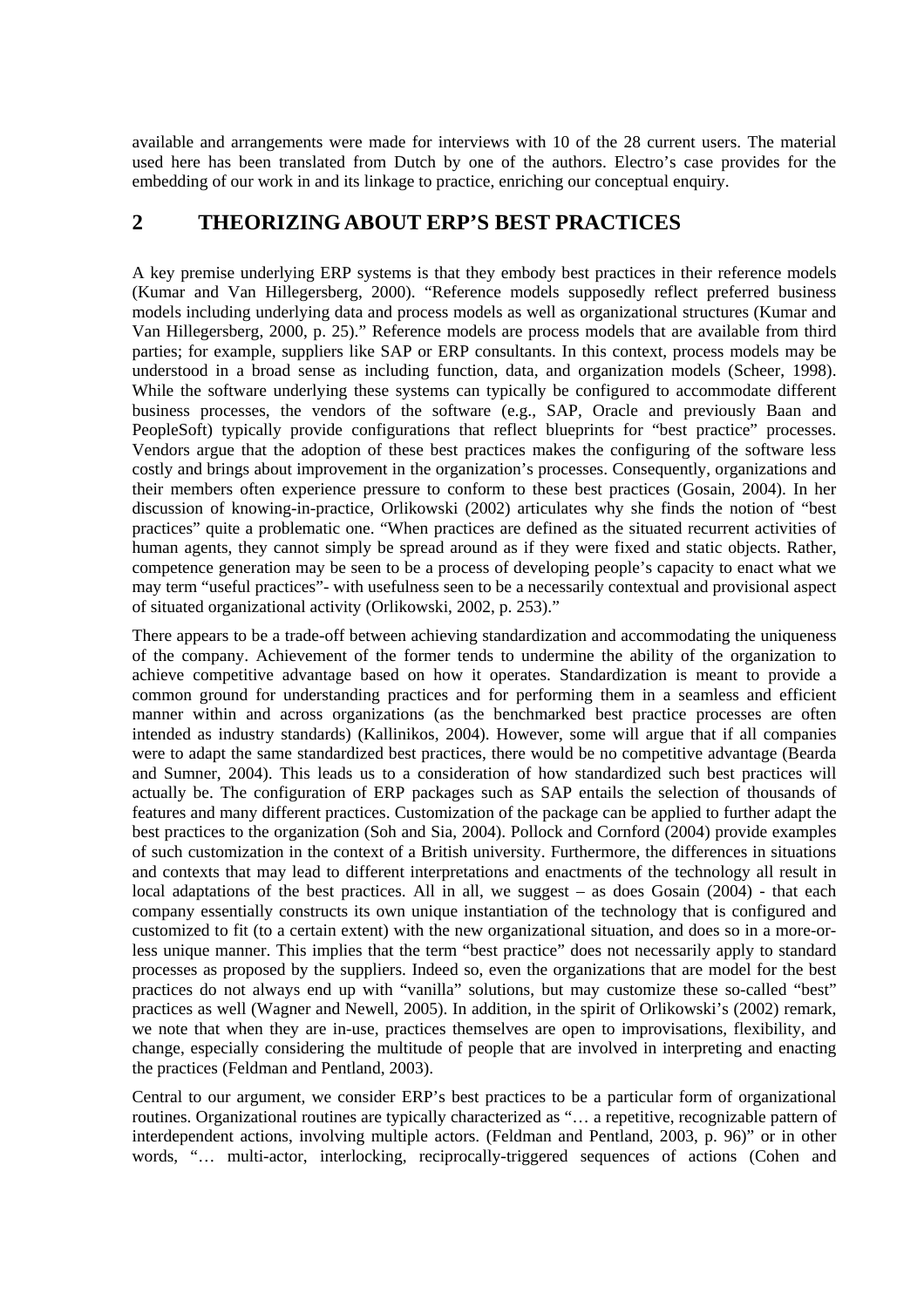Bacdayan, 1994, p. 554)." Following Latour (1986), Feldman and Pentland (2003) distinguish between the ostensive and performative aspects of organizational routines, as they put it: "The ostensive aspect is the ideal or schematic form of a routine. It is the abstract, generalized idea of the routine, or the routine in principle. The performative aspect of the routine consists of specific actions, by specific people, in specific places and times. It represents the routine in practice. Both of these aspects are necessary for an organizational routine to exist (Feldman and Pentland, 2003, p. 101)."

A key element of organizational routines is that they have multiple participants (Becker, 2004). During the in-use phases, numerous organizational members are involved in the interpretation and enactment of the best practices that, because of their integrated nature, tend to span many different organizational departments. In the context of ERP systems, one should also realize that a wide variety of people are involved (or not!) in their implementation (Somers and Nelson, 2004). For example, at Electro, three different groups were identified: members of the steering committee (top management), key-users (project group), and end-users. The project was essentially run by the first two groups, and the endusers were largely ignored. To a large extent, people within the adopting organization depend upon the interpretations of the practices provided by third parties. Thus, it is also important to recognize the participation of both the individuals at suppliers such as SAP, who primarily develop and sell the ERP packages, and the numerous consultants who are active in the ERP system field. Throughout the implementation phase at Electro, consultants from three firms were active. In particular in the following we will look most closely at the implementation partner and SAP R/3 software application host, called PCCons here.

The fact that the people enacting the routine are usually not the ones designing the routines and further, that they are excluded from the implementation process may add to the often experienced gap between best-practice-as-designed and best-practice-in-use (Orlikowski, 2000). Furthermore, one of the - often under-highlighted - consequences of multiple actors enacting and interpreting best practice routines is that in doing so, individuals can and do change both the ostensive and performative aspects of these routines. In this light, interpretive flexibility may give rise to multiple, partially overlapping local adaptations by individuals (Pinch and Bijker, 1987; Swan et al., 2000). "The involvement of multiple individuals inevitably introduces diversity in information, interpretive schemes, and goals of the participants. The individuals performing the routine do not all have access to the same information, and even if they did, they might not interpret the information in the same way. […] As a result of these factors, their subjective interpretations of the appropriate course of action will differ. […] There is no single, objective routine, but a variety of different perspectives on what is involved (Feldman and Pentland, 2003, p. 104)." Furthermore, it is important to recognize the fact that some individuals (through agency) have a choice to enact routines differently or resist acting altogether (Feldman and Pentland, 2003; Vaast and Walsham, 2005). "While users can and do use technologies as they were designed, they also can and do circumvent inscribed ways of using the technologies - either ignoring certain properties of the technology, working around them, or inventing new ones that may go beyond or even contradict designers' expectations and inscriptions (Orlikowski, 2000, p. 407)." This provides a basis for the improvisational character of routines, opening the way for evolution and change (Boudreau and Robey, 2005; Feldman and Pentland, 2003; Moorman and Miner, 1998).

Understanding ERP's best practices as organizational routines also means that we may consider them to be part of organizational memory. Organizational memory may be defined as "… stored information from an organization's history that can be brought to bear on present decisions (Walsh and Ungson, 1991, p.61)." It should be noted that a wide variety of taxonomies of memory exists (Cohen and Bacdayan, 1994). For example, Van Stijn and Wensley (2001) distinguish for instance between information, knowledge, paradigms and skills. In this paper, we make use of the distinction between declarative and procedural memories Such a distinction is often associated with individual memory and has been extensively developed by researchers in the field of artificial intelligence (Moorman and Miner, 1998). Declarative memories refer to memories that have factual content whereas procedural memories refer to the memories about the performance of actions (Cohen and Bacdayan, 1994; Moorman and Miner, 1998).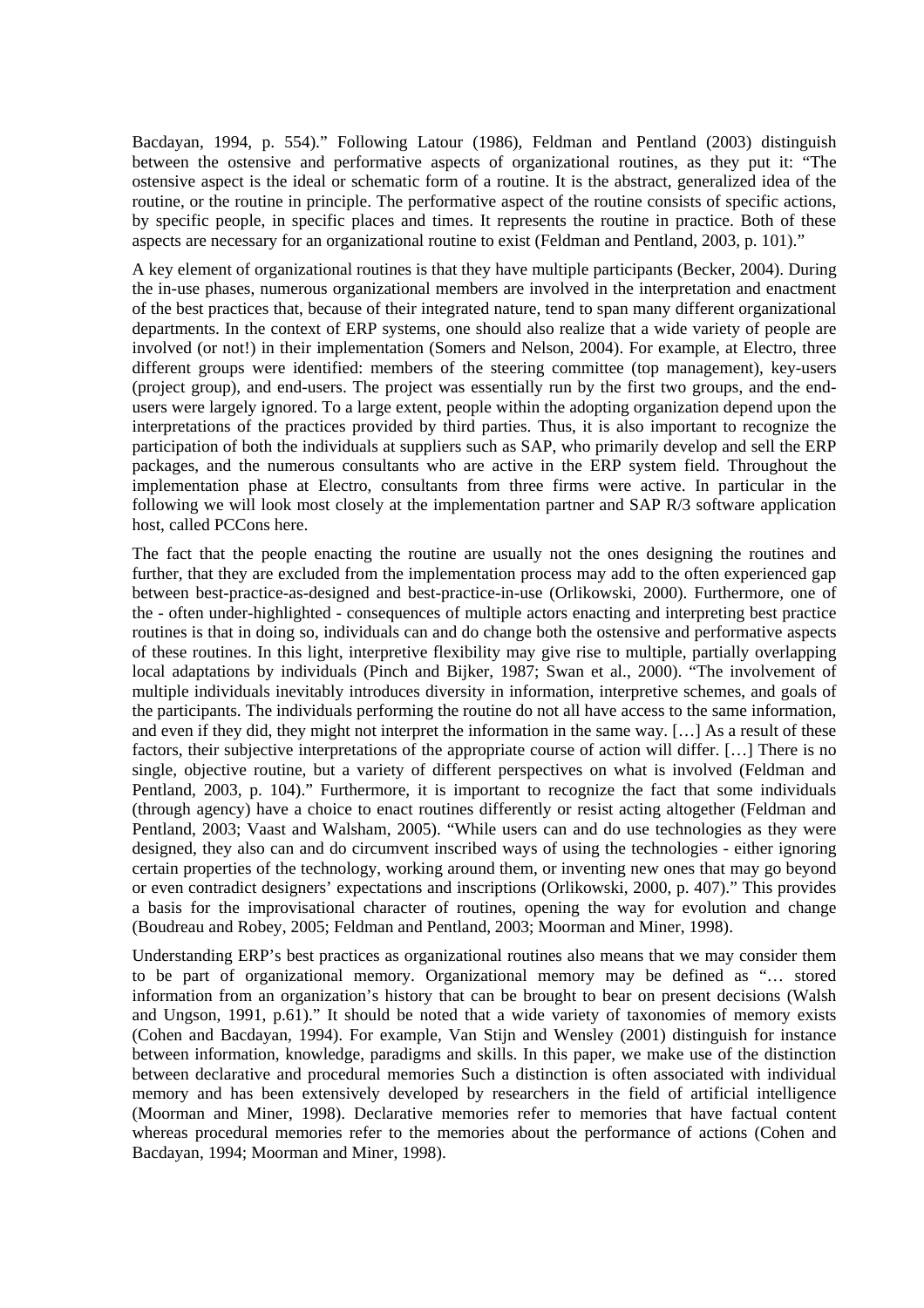Memory contents may be thought of as stored at different locations or repositories (Walsh and Ungson, 1991). In this sense, routines are considered to be a key repository of organizational memory (Becker, 2004; Cohen and Bacdayan, 1994; Moorman and Miner, 1998). Organizational memory processes, such as search and retrieval, operate upon the memory base, thus enabling the actual use of the memory contents (Stein, 1995). Though our discussion of organizational memory here relies heavily on the dominant information-processing metaphor of memory, it should be noted that we do not exclude the use other memory metaphors, as they may be equally instructive. Corbett discusses why he finds the idea of "storage bins" of memory problematic, though it does include external tools and memories. "Whilst such a model reflects the hybrid and fragmented nature of memory […] it does not do justice to the interconnectedness of such memory sites, nor the fact that each "storage bin" contains memories of the others. It is the interaction between the "bins" that is of key importance, as, from a social psychological perspective, memory is less a structure than an ever-moving assemblage of memory fragments that are reconfigured and reconstructed by different actors in a multitude of ways to serve a multitude of purposes (Corbett, 2000, p. 288)." Indeed our conceptualization of memory mismatches stresses the interaction and interrelationships of the different memory locations.

In organizational settings, we naturally talk of 'organizational memory' as if it were a reasonably precise analogue of individual memory. However, we do not take such a metaphoric transposing of memory properties to organizations literally! We further maintain that it is appropriate to investigate such concepts as knowledge, knowledge management, or indeed organizational memory at the individual and social cognitive level.

In Figure 1, we have summarized our previous analysis and offer a preview of the topics covered in the next section, where we particularly explore the link between ERP's best practice routines and our notion of organizational memory mismatches.



*Figure 1. Conceptualization of ERP's best practices, mismatches and change*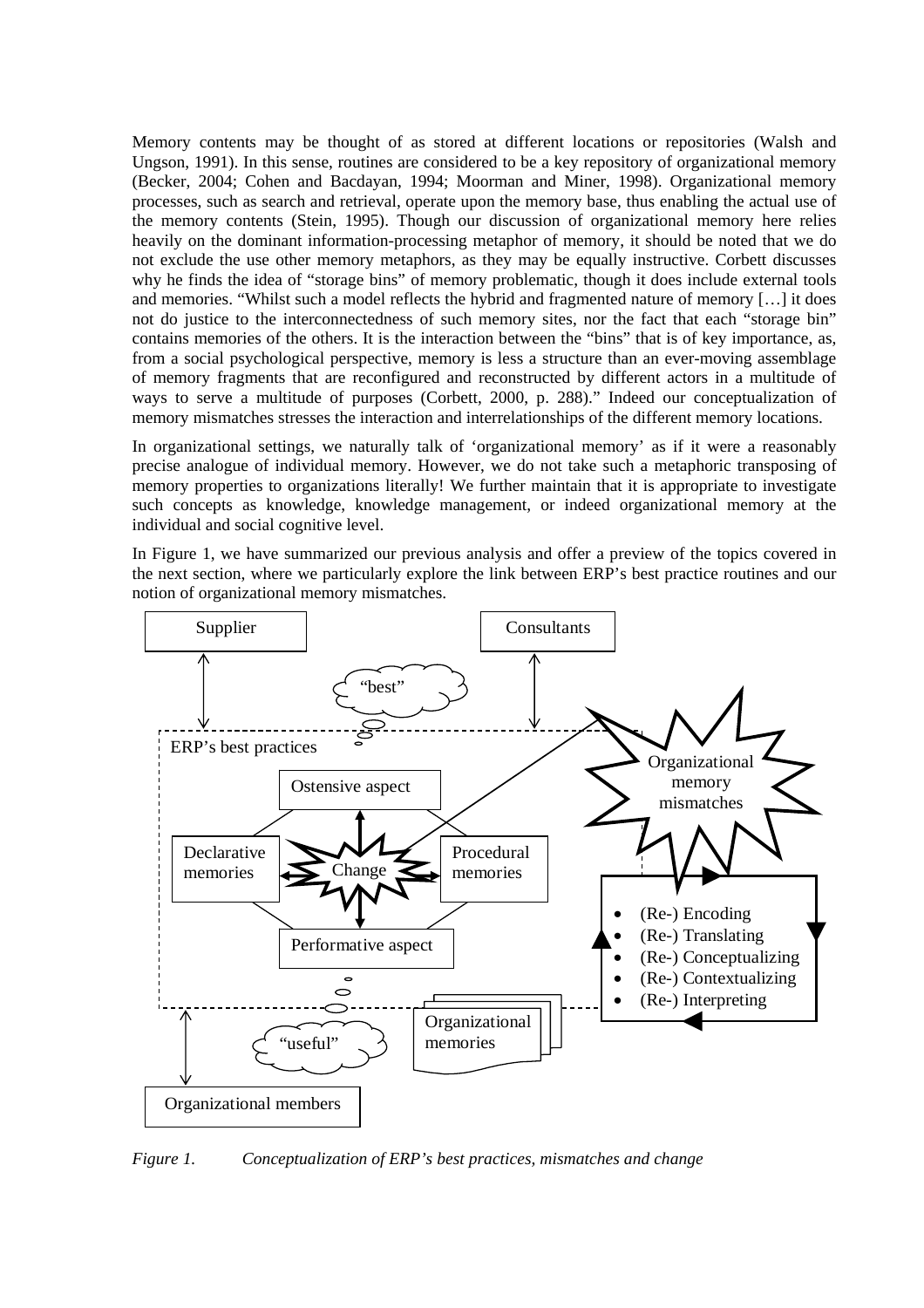# **3 ORGANIZATIONAL MEMORY MISMATCHES**

It is our central thesis that organizational memory mismatches may exist between the memory contents associated with ERP's best practices and related memory contents in other media (Van Stijn and Wensley, 2001). For instance, as the steering committee (October 2002) at Electro recollected: "We have lost about 200,000 Euros because of the way the inventory is denominated in the old and new system. With one system it is 'Work in Progress', in the other it is 'Stock'. Now, we have the work in progress on a separate location and it is kept up-to-date manually, with dummy registrations."

The way we interpret the above example is that there was a mismatch in the ostensive aspect of the best practice routine and the involved declarative memories, i.e. the way people described the inventory. Because people inconsistently interpreted the types of inventory and confused the terms, they also made errors in the underlying procedural, performative aspect of the routine, which resulted in costly extra inventory being ordered. The above mismatch was resolved both by re-translating and re-conceptualizing the terms stock and work-in-progress. Changes were made to procedural memories involved in performing the related routines. In addition, a separate location was used for one type of inventory and dummy manual registrations were used. The workarounds represent adaptations but are not directly represented in the ERP system and thus, though they may have resolved the problems, workarounds carry with them significant risk.

We need to briefly set our concept of memory mismatches apart from the concept of institutional misalignments, because on a first glance we may appear to be talking about the same set of concepts. Gosain (2004) and Soh et al. (2003), who identify institutional misalignments as problematic to the successful implementation of enterprise systems, focus on institutionalization/ structure, in particular rules and norms, and rather less on interpretative schemes (knowledge, cognition) (Giddens, 1984) as well as the processes and the individuals that play their parts in the implementation and use of ERP's best practices. Looking at similar problematic situations, we would reason about memory mismatches and interpretation, conceptualization, understanding etc. instead of opposing institutional forces and misaligned embedded structures (Gosain, 2004; Soh et al., 2003). Thus we provide a different theoretical and narrative framework for understanding that supports additional levels of detail and richness.

From an organizational memory perspective, it is worth considering that the routines are 'encoded' in the particular structures that are chosen for ERP systems. Routines that are originally encoded may not appropriately represent the routine that needs to be enacted. For instance, Electro experienced this type of issue regarding evaluation of personnel (Electro's issue list, 2002) as shown in Exhibit 1.

*Exhibit 1. Encoding the ERP routine of capacity evaluation (Electro's issue list, 2002)* 

In terms of organizational memory mismatches, we would say that the memory of pool capacity as encoded in the ERP package did not match with the memories encoded in the organization's routines to evaluate separate work places separately. Declarative memories relating to separate work places appeared to be lacking in SAP (which made the related procedural memories incomplete and the desired practice not possible to enact) and it was suggested that these memory contents should be

Description:

The capacity evaluation of personnel is set up with pool capacity. This does not anticipate in evaluation of the separate work places.

Solution:

It is suggested that separate capacity sources per work space be created that are "active" next to the pool for the units Assembly, Lighting and FAS Lighting. In this way the personnel capacity is shown in two ways: for the pool and for each specific workspace. The capacity availability in the workspace indicates the maximum number of employees (that physically can work at one line). Is this what is intended? If yes, a "conversion scheme" has to be developed.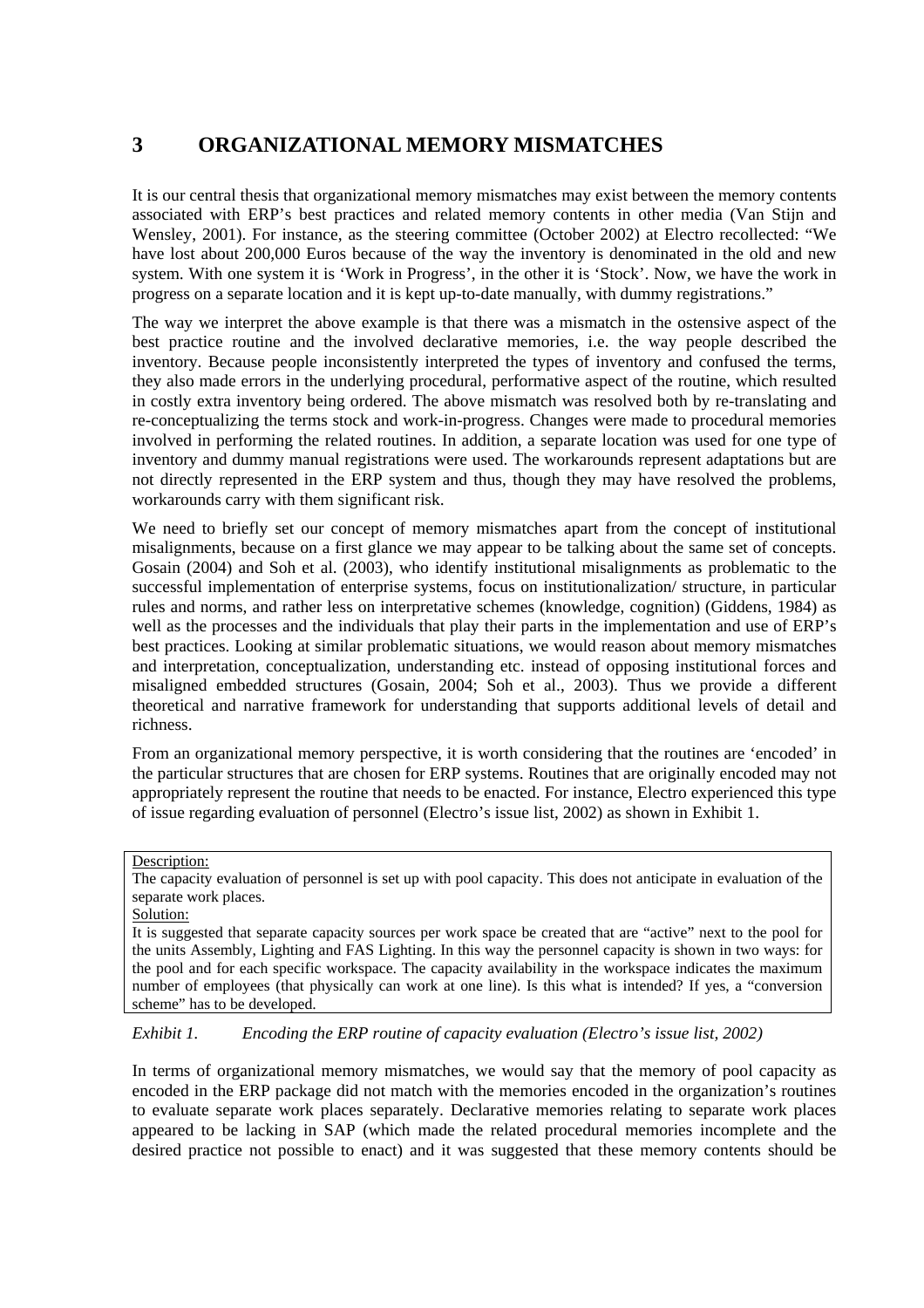separately encoded. In this case we would consider this a different type of mismatch when compared to the mismatch that occurred with the stock, as we discussed earlier, where there was an inconsistency between different memory contents rather than a lack of specific memory contents that could be re-encoded into the ERP system (Van Stijn and Wensley, 2001).

A word of caution is necessary here since memories may be refined, expanded and sometimes discarded during the implementation phase. Thus, there is a need to assess the extent to which actual pre-existing memories are appropriately represented in the ERP practice and the package. There is also a need for significantly more research into the location, nature and extent of process memories both before and after the implementation of ERP technology and practices. Care must be taken to investigate how procedural memories stored on different media interact both before the implementation of the practices and during use. The process of encoding that ERP systems prescribe does not appear to allow for any significant evolution or revision of the approach to encoding post implementation. It is also worth observing that organizations are likely to have both formal and informal memory processes for maintaining and enhancing memories and these processes need to be taken into account both in the implementation and in-use phases.

In addition to (re-) encoding, we consider the process of (re-) translating. During the blueprint phase at Electro, the primary task of the consultants of PCCons was considered to be the translation of the best practice processes of the selected ERP package SAP R/3 into applicable blueprints for the organization based on interviews held with members of the organization. As some scholars have noted, SAP (like other enterprise systems) is rather "germane" (Kallinikos, 2004), and it has its specific language (part of which is captured in the process modeling tool ARIS and the implementation tool AcceleratedSAP) that the adopting organization needs to learn in order to achieve an appropriate translation. The result of this initial translation at Electro was not regarded to be successful:

This process was not clear. The results of interviews just went into PCCons and a blueprint emerged. We did not recognize it [as an appropriate representation of (future) business processes]. It seemed to be the work of very dyslectic consultants. The blueprint actually was supposed to serve as a test (go/ no go), but that was not possible. Looking back, they didn't really do a great job. […] They are consultants, and think 'it should be like this', but they don't mention the preceding steps, it is just prose." – *Steering committee (October 2000)*

Overall, the consultants' way of working did not facilitate the acquisition of the SAP language by Electro. This was in spite of the fact that during the kick-off meeting in December 2001 the issue of potential terminology confusion was raised and the end-users were shown some of the terms in the old system, and how they could be translated into SAP. For instance, what used to be called a "recipe" now became the "routing and bill of materials". However, people did not actually learn the new language, and mismatches arose regarding such instances as the distinction between "stock" and "work-in-progress" as we discussed earlier.

We want to stress here that adopting ERP's best practices is not merely the learning of new terms and terminology, in the sense of translation. In addition, new concepts that underlie the best practice routines need to be learned and old (related) concepts need to be changed or forgotten. Although this may seem to be straightforward process, the adoption of best practices in particular and ERP systems in general, is likely to require fundamental changes, modifying deep understandings of many relevant concepts. Over and above this it becomes necessary to learn and understand how to interpret new and existing routines and enact them in day-to-day situations. Furthermore, when the best practice processes are implemented, how do we know that they are consistent with the existing processes? Do the users of the new system really understand the terms and concepts that are used to construct the new processes? How can one be confident that users actually understand the processes and their operation? How does one determine the extent to which new or restructured processes are understood?

Another potential problem with ERP best practices is the problem of context. Just where do the language, concepts, and routines apply? What are the relevant aspects of the business environment that need to be present for a blueprint reference model to actually constitute best practice? Processes exist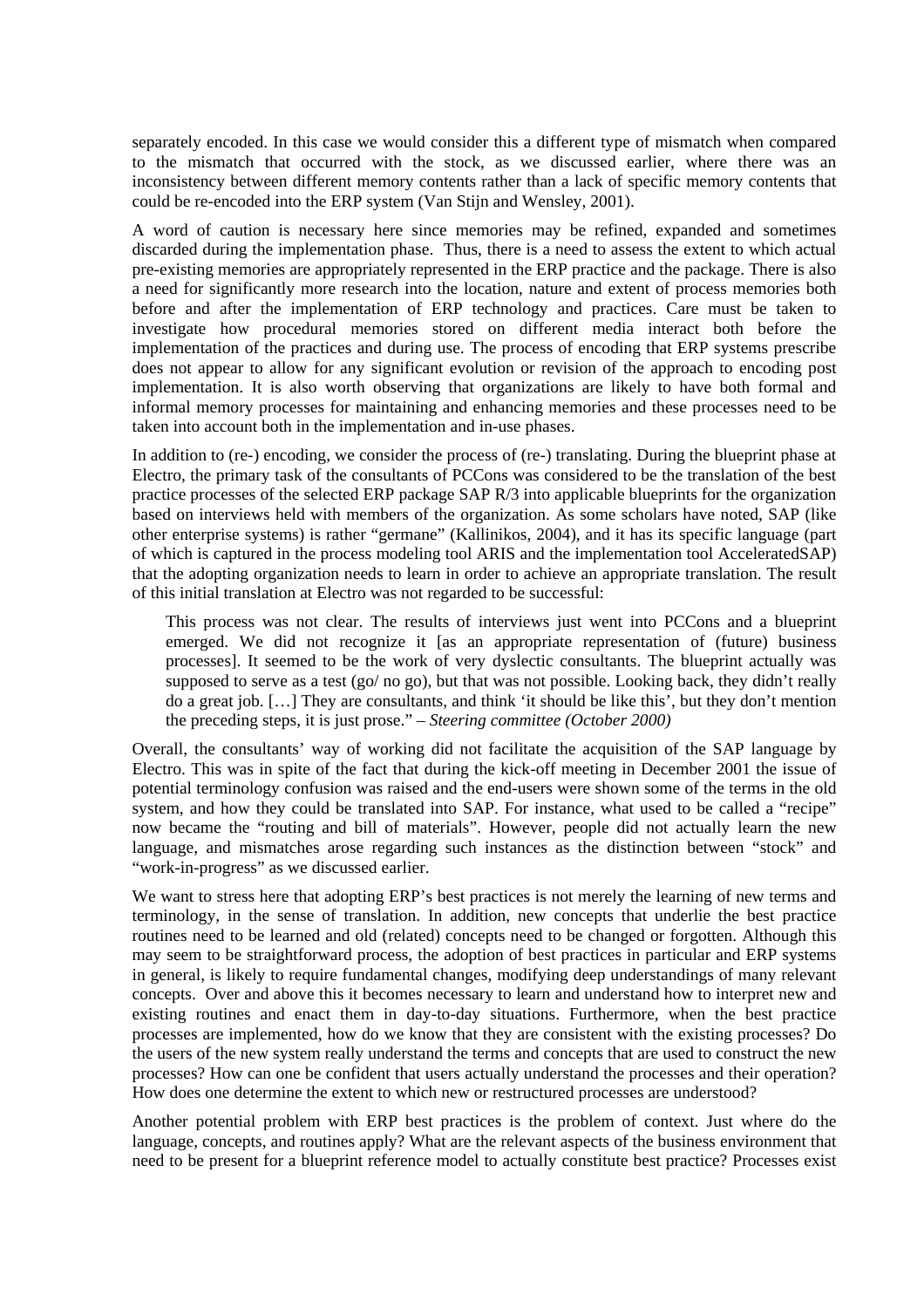within a rich context that includes aspects of the organizations products and services, its customers and suppliers, its employees and the organizational structure and culture. The danger is that much of this contextual memory contents may be missing from the ERP practice, as they are often tacit and embedded in other organizational memory media. How can organizations (and researchers!) deal with the tacit nature of much of this contextual knowledge? It is appropriate to note that tacit knowledge is particularly difficult to formalize and communicate. What difficulties does this pose?

In contrast to the governing idea that all necessary knowledge of best practices will be encoded in, for instance, the blueprint, our thinking about (re-) contextualizing stresses the idea is that a certain incompleteness (hence mismatches!) is inherent and even necessary in the specification of best practices (Becker, 2004). This incomplete specification introduces a certain level of uncertainty and ambiguity that has to be dealt with, in particular with the implementation of the best practices. This was not explicitly realized at Electro. In this analysis, their worries about the "dyslectic consultants" were not only a question of a new language and the need for translation. Indeed, it was unclear whether the consultants had actually understood the context of Electro and whether the best practices were appropriately contextualized.

In learning to enact a new best practice, essential changes in understanding of language, concepts and context are required in developing capabilities to deal successfully with the extensive integration of the routines and the system (Beretta, 2002). In the case of Electro, the importance of such integration capabilities had been particularly underestimated during the implementation phase. Interviewees commented that there were "a lot of little islands", that people "missed the jargon", that "the integrative character faded" and that "everything would fall in its place automatically". To make matters worse during training the focus was on SAP's transactions and screens, rather than the interdependency of the different routines in the various departments, as appears to be generally the case (Amoako-Gyampah and Salam, 2004). In our interviews at Electro, some of the employees said that during implementation they did not genuinely understand the new processes because they had not actually worked with or through the processes or been able to develop their understanding of the processes.

The training consisted of a number of hours to get to know and go through the transactions that are of importance for the department. The key user showed the transactions, and then the end users went through the transaction themselves. Summarizing, all transactions were seen and executed once. Additional training material was a map with the relevant SAP screens. This training is the only time I have seen the system. It did not really contribute to the learning of the tasks at hand. – *end-user MM (October 2002)*

In comparison, respondents in a study by Kumar et al. (2003) mention that "it was very hard to explain the integrated nature of the process and the consequences of individual actions on the down-stream processes in the new work processes supported by the new systems. This was also because training was mostly focused on helping the users learn how to use the software (Kumar et al., 2003, p. 801)."

Learning-by-doing is critical to an understanding of systems and routines, but it may well be very demanding on the user. At Electro, the role for the end-users in the implementation was marginal. The project members justified this by saying they had the necessary knowledge and that the end-users were basically not smart enough to understand. "The end-users would only be confused by the many and fast changes." End-users on the other hand felt that they "joined in the middle of a conversation". Their lack of understanding became essentially a self-fulfilling prophecy! As a result of users not having been trained appropriately and lacking a thorough understanding, one of the issues at Electro was "tuning at the end of the line". As the MM key-user mentioned (October 2002): "Orders were placed inappropriately and many rush orders were misplaced. This is a result of the connection of production, planning, sales, and purchasing. It still happens that someone enters wrong data… In the beginning, the system was meant to be trusted completely, but it didn't work that way, it had to be done purely on ones own knowledge. Now we gradually switch to the system, the "old pain" is gone."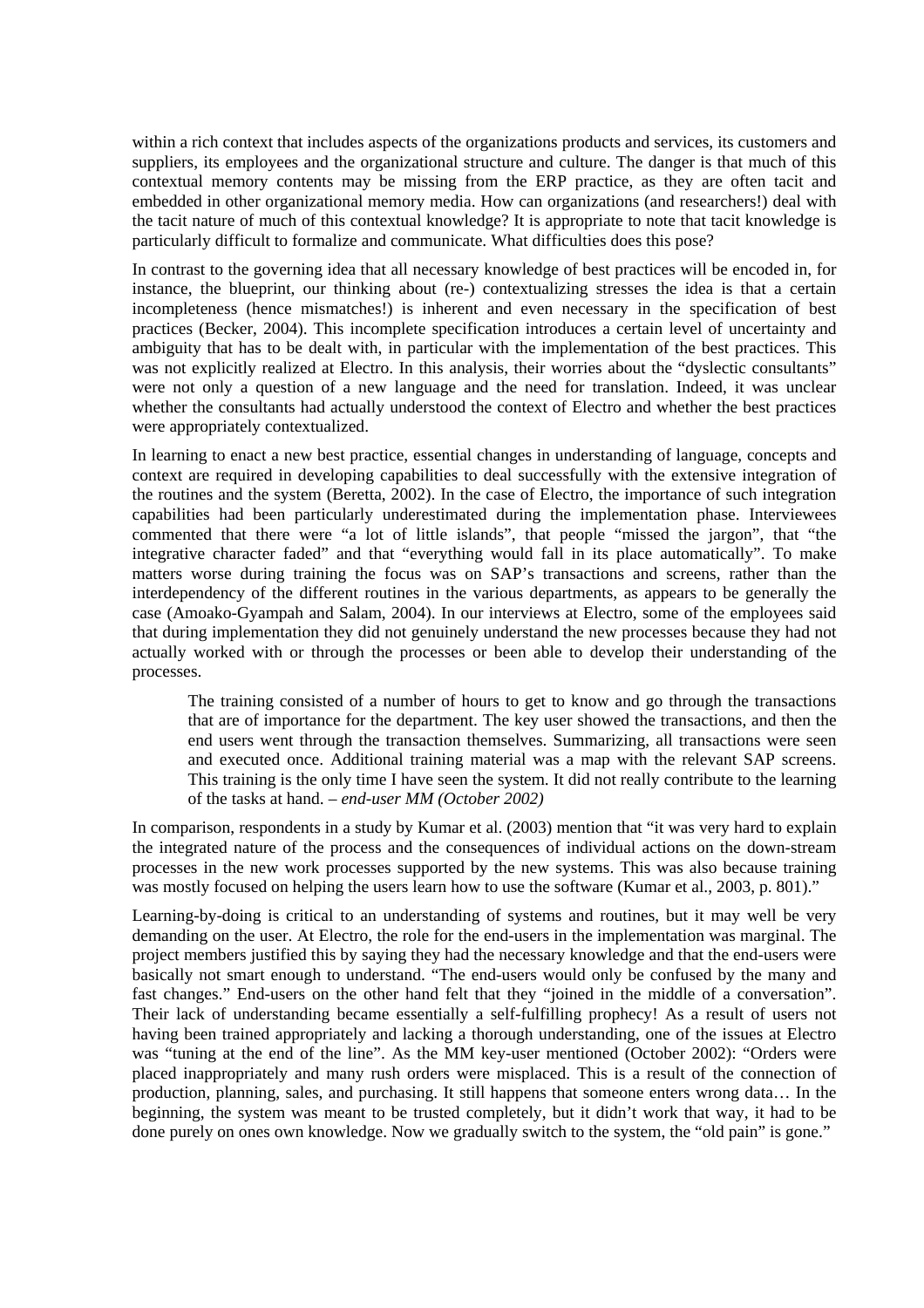From a memory mismatch perspective, we consider that not only did mismatches arise regarding the integration of the routines but also procedural memories were conflicting. For example, it was unclear how to deal with requested orders versus actual orders. In the case of Electro, the requested orders were processed as if they were already approved and actually needed, whereas they were actually just the outcomes of the tentative planning procedure. This mismatch could have been signaled early on if the people from the involved departments had communicated (and questioned) why so many rush orders were being placed. However it went unnoticed for a while, the main excuse being that "the ERP system said so".

We have thus identified several processes that may both give rise to and potentially provide solutions or resolve organizational memory mismatches, namely: (re-) encoding, (re-) translating, (re-) conceptualizing, (re-) contextualizing and (re-) interpreting. These processes occur and reoccur throughout the whole life cycle of ERP's best practices and packaged solutions (to stress the reoccurring nature, we use the addition re-). In the next section, we briefly discuss the notion of workarounds as well. As we mentioned, through agency, people may enact the routines differently or they may resist enacting the new best practice as prescribed.

### **4 ERP'S BEST PRACTICES AND WORKAROUNDS**

Over time, people learn various ways to "work the system" (Boudreau and Robey, 2005). We contend that in many situations employees develop informal ways of handling conflicts between the ERP system and other sources of knowledge. These informal approaches or 'workarounds' are rarely documented and are thus often overlooked. Workarounds potentially undermine the ability of the organization to function effectively. Most obviously senior management does not receive unambiguous signals from the ERP system or misinterprets the signals provided and fails to act appropriately. Many firms also appear to actively work to reduce or eliminate the informal mechanisms that enable users to actually use information systems and enact the best practices. Even if they do not work against such informal mechanisms, they certainly do not value such mechanisms or provide incentives for users to make use of them. Equally seriously, important information required for interpreting the outputs and inputs of the ERP system goes often unrecognized and unprotected. Finally, information that is likely to be vital to the future survival of the organization is overlooked since many of these workarounds contain indications of where current memories need to be adapted to 'fit' into existing categories and processes.

*Exhibit 2. Workaround fed back into the system from Electro's issue list (2002)* 

Workarounds also existed at Electro, as one of its end-users commented: "During the use of the system, the old ways of working, as used to be done with FINAS, has returned. For example, checking product numbers and writing them down, calculating things manually because the composition and output of SAP does not fit with the task at hand. These are actually all workarounds to get the job done. Also, the system is complex for the execution of the tasks, not providing a good overview and it is tedious (you need to have too many screens open at once) (MM end-user, October 2002)."

Description:

In the delivery monitor, deliveries are unjustly shown that are selected in the sales order on the following Monday, while the delivery monitor is set for deliveries today (e.g. Thursday). Also, other deliveries are rescheduled earlier with respect to the date in the sales order. E.g. 77 and 84. Solution:

This arises because of 1 extra day in the route planning. In the determination of the "goods-availability-date" (visible in MD04) and the determination of the "goods-delivery-date" (visible in VC10C) something goes wrong sometimes. (It appears to have to do with the combination strategy and need transfer). As a solution, the whole planning steering of these data has been removed. Now all 5 dates in the sales order are always equal. We don't do anything with this anyway.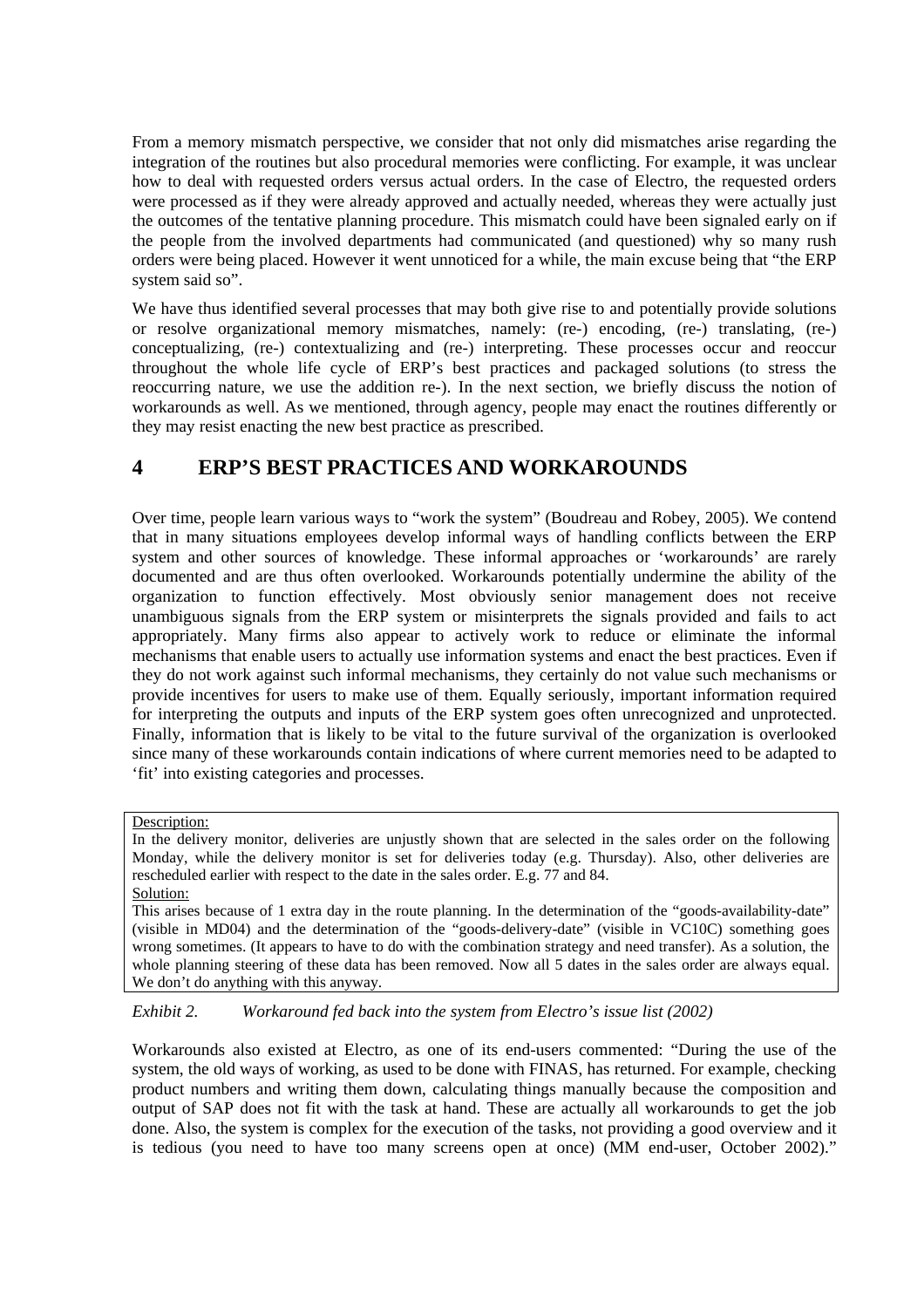Interestingly, workarounds may also be fed back into the routines and the ERP system, as shown in Exhibit 2. The danger of this form of re-encoding is that, over time, they may not be appropriately identified as workarounds anymore. What happens when modifications are made to the system and the user does not recognize them? Or when it is not clear when the enacted best practice routine comprises workarounds? Additional research is needed to provide more insight in the flexibility that people have enacting ERP's best practices and the changes such flexibility potentially leads to.

## **5 IN CONCLUSION**

Many organizations have sought to foster organizational change through the adoption of ERP systems in general and best practices in particular. We believe that inadequate attention has been paid to the nature of ERP's best practices and the extent and nature of the changes their implementation and use may engender. We have set out to look at these issues from an organizational memory mismatch perspective. ERP's best practices are considered to be a specific form of organizational routines that include the use of ERP packages, such as in the case of Electro supplied by SAP. Distinguishing between the ostensive (interpretation) and the performative (enactment) aspects of routines (Feldman and Pentland, 2003) helps to remind us that part of our conceptualizing of memory mismatches relates to what Gosain calls equivoque, to "refer to the technology that admits several possible and plausible interpretations and creates the possibility of misunderstandings, complexity and uncertainty (Gosain, 2004, p. 157)." As such, ERP's best practices are not necessarily "best" for the organization, but when they are adopted and used, they may provide useful ways of conducting business (Orlikowski, 2002). We may also question the extent to which there are truly standard best practices independent of a rich variety of subtly different instantiations of each particular best practice, accommodating for their uniqueness.

Considering best practices as organizational routines also implies that they are a "repository" for memory contents (Cohen and Bacdayan, 1994). This allows us to adopt a memory mismatch approach to our subsequent analysis. Organizational memory mismatches are defined as deficiencies between such memory contents "stored" in the ERP best practice and contents located in other repositories, such as individuals and other organizational routines. We show that organizational memory mismatches in both declarative and procedural memories are certainly not trivial, as they cost Electro a substantial amount of money (both because they occurred and for the effort that was needed to solve them). In contrast to other ERP studies that tend to view knowledge as rather homogeneous and shared, we have stressed diversity and conflict in the declarative and procedural memories involved. In doing so, we believe that we have added a different set of understandings and additional levels of detail and richness. Our focus helps to raise a new set of questions and offers a variety of suggestions for future research. Our discussion of Electro's issues with organizational memory mismatches also gives us some interesting insights into the practices surrounding the implementation and use of ERP systems in particular and complex enterprise systems in general.

The language of ERP's best practices seems to suggest that there are templates for particular processes and that these templates can be implemented in a relatively straightforward manner. On the contrary, we have seen that people have difficulties in acquiring this language and, even more difficulty, understanding the underlying ERP best practice concepts. Furthermore, best practices are not necessarily "best" since they are contextualized and we have to recognize that such practices will be interpreted or re-interpreted when they become part of and are enacted and re-enacted in the organization. Interpretive flexibility in this light inherently opens the way for conflicting memories that may give rise to change. Thus, we may raise a number of fundamental issues:

To what extent are they likely to be the 'same' ERP's best practice as the supplier intended, when they are subject to processes of (re-) encoding, (re-) translation, (re-) conceptualization, (re-) contextualization and (re-) interpretation? Will these best practices necessarily improve the performance of the organization when they are implemented and used? How will the changes with ERP's best practices impact on other parts of the organization? How does the implementation of best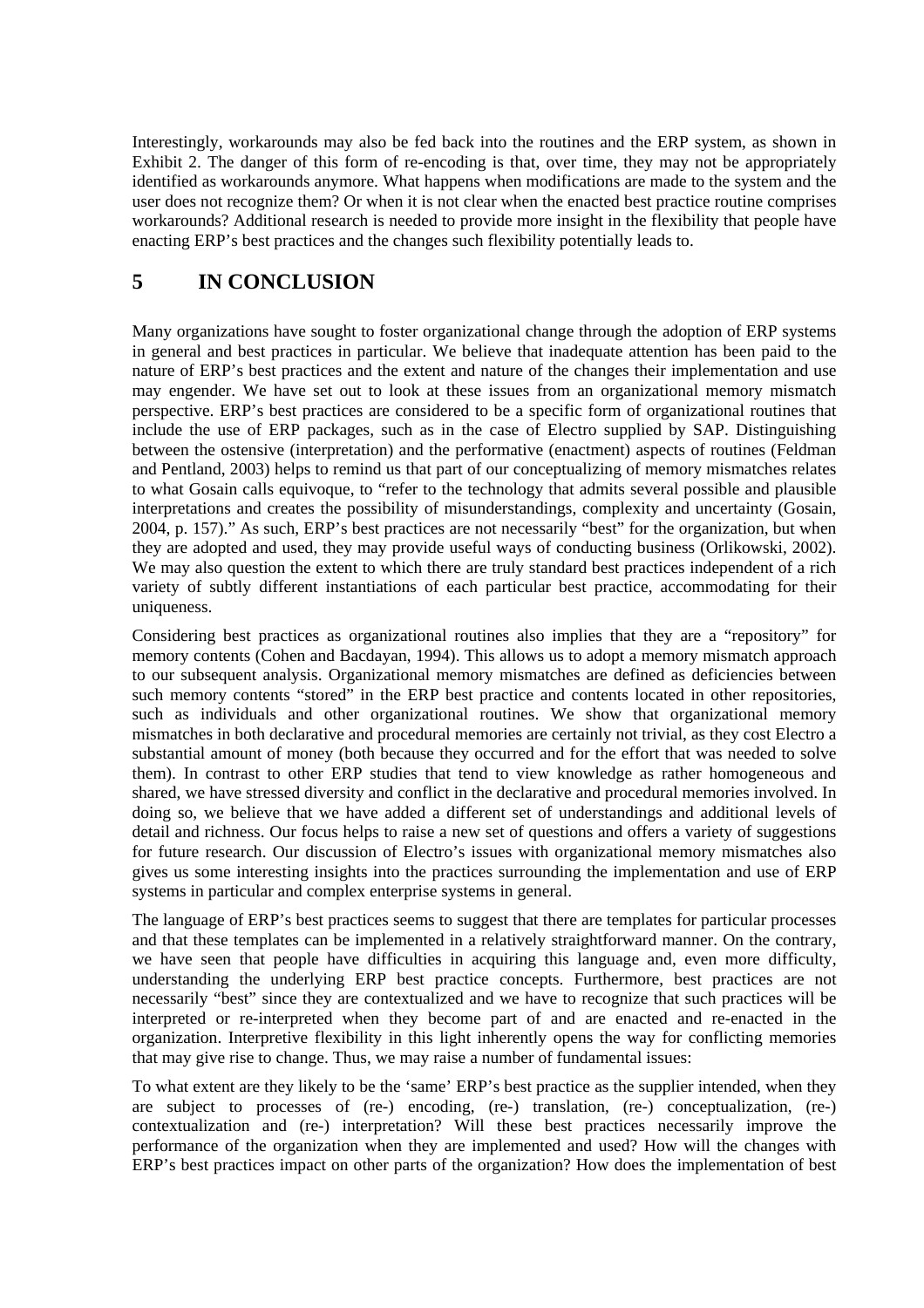practices change the way work is done and understood at the individual level? How does it change the way organizational memories are stored and processed? Are these changes likely to result in improved performance of the organization? And, to what extent are some of the changes that have been made by importing 'best practices' hidden? The best practices underlying the ERP system have a highly integrative nature and consequences of changes in one aspect may "ripple through" the organization in unforeseen and even unseen ways.

It is also interesting to contemplate to what extent the knowledge structures that have been built up by individuals prior to the implementation of the best practices and the ERP system are appropriate after the implementation - do they allow individuals to behave appropriately? Can they work with the newly reconstituted processes? Are they able to diagnose process failures or performance deviations appropriately? How do memories and practices transform and evolve during the in-use phases?

Failure to comprehend the issues that we raise, results in failure to appreciate differences (which may be very significant) between the best practices-as-designed and the best practices-as-used, and the underlying conflicts in individual memories and organizational "memories". It is our contention that this results in costly problems and suboptimal results from the ERP routines. The issues that have been discussed in this paper imply that the changes that need to take place for the successful implementation and use of ERP systems are often grossly underestimated. It can be argued that this both leads to very significant problems with the implementation and use of such systems and also an underestimation of the extent to which change has actually taken place. Memory conflicts are inherent and organizational memory mismatches are important cues for both challenges of and opportunities for change.

#### References

- Amoako-Gyampah, K., and Salam, A. F. 2004. An extension of the technology acceptance model in an ERP implementation environment. Information & Management, 41, 731-745.
- Bearda, J. W., and Sumner, M. 2004. Seeking strategic advantage in the post-net era: viewing ERP systems from the resource-based perspective. Journal of Strategic Information Systems, 13(2), 129- 150.
- Becker, M. C. 2004. Organizational routines: a review of the literature. Industrial and Corporate Change, 13(4), 643-677.
- Beretta, S. 2002. Unleashing the integration potential of ERP systems: the role of process-based performance measurement systems. Business Process Management Journal, 8(3), 254-277.
- Boudreau, M. C., and Robey, D. 2005. Enacting integrated information technology: a human agency perspective. Organization Science, 16(1), 3-18.
- Cohen, M. D., and Bacdayan, P. 1994. Organizational routines are stored as procedural memory: evidence from a laboratory study. Organization Science, 5(4), 554-568.
- Corbett, J. M. 2000. On being an elephant in the age of oblivion: computer-based information systems and organisational memory. Information Technology & People, 13(4), 282-297.
- Davenport, T. H., Harris, J. G., and Cantrell, S. 2004. Enterprise systems and ongoing process change. Business Process Management Journal, 10(1), 16-26.
- Feldman, M. S., and Pentland, B. T. 2003. Reconceptualizing Organizational Routines as a Source of Flexibility and Change. Administrative Science Quarterly, 48, 94-118.
- Giddens, A. 1984. The constitution of society. University of California Press, Berkeley [etc.].
- Gosain, S. 2004. Enterprise Information Systems as Objects and Carriers of Institutional Forces: The New Iron Cage? Journal of the Association for Information Systems, 5(4), 151-182.
- Holsapple, C. W., and Sena, M. P. 2005. ERP plans and decision-support benefits. Decision Support Systems, 38, 575 - 590.
- Jones, M. C., Cline, M., and Ryan, S. 2004. Exploring knowledge sharing in ERP implementation: an organizational culture framework. Decision Support Systems, article in press.